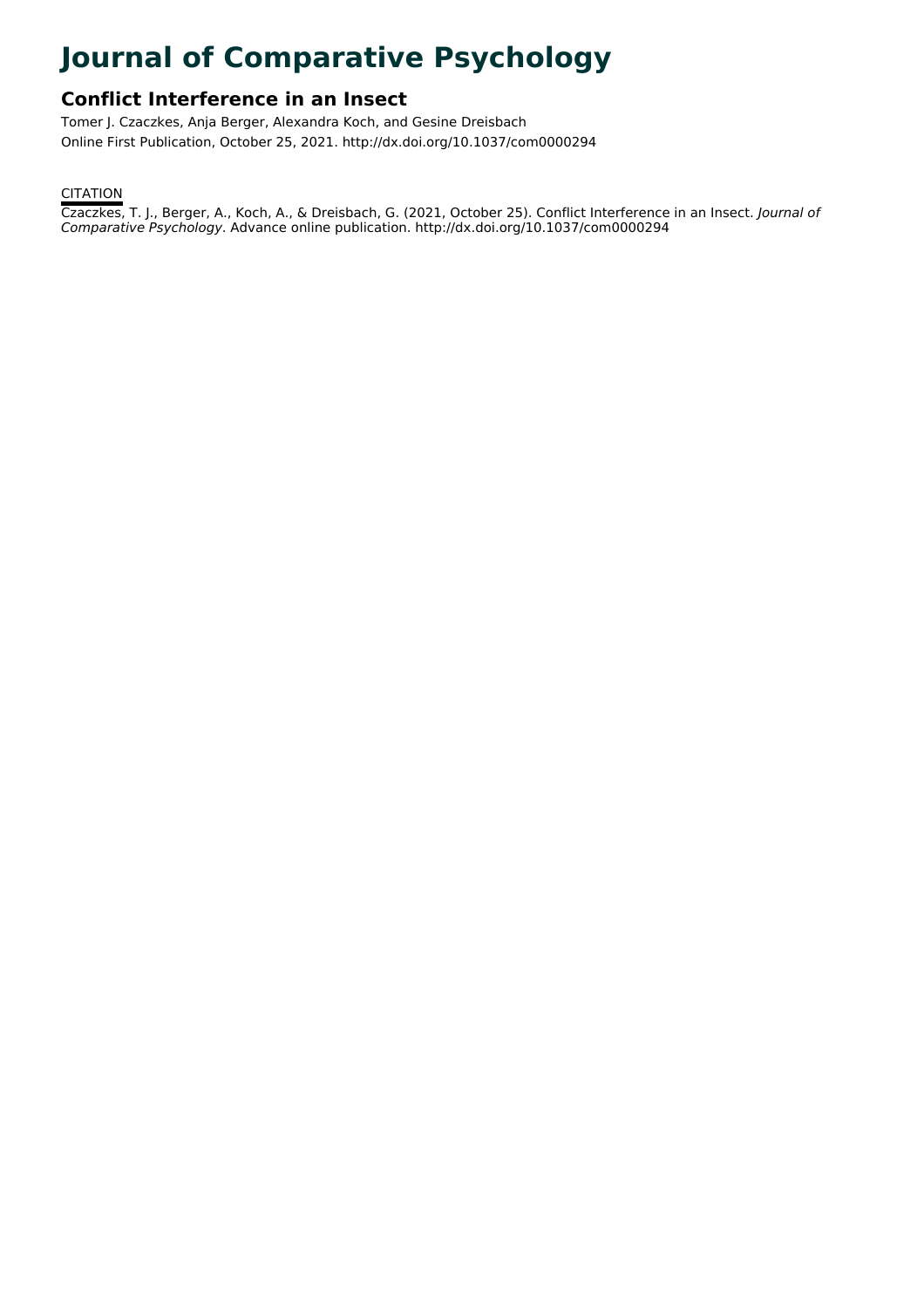<https://doi.org/10.1037/com0000294>

# Conflict Interference in an Insect

Tomer J. Czaczkes<sup>1</sup>, Anja Berger<sup>2</sup>, Alexandra Koch<sup>1</sup>, and Gesine Dreisbach<sup>2</sup>

<sup>1</sup> Animal Comparative Economics Laboratory, Institute of Zoology, Universität Regensburg <sup>2</sup> Department of Psychology, Universität Regensburg

Response conflicts occur when the correct goal-congruent response is weaker than an alternative but incorrect response. To overcome response conflicts, the stronger response has to be inhibited, making the study of response conflicts an important research topic in higher order cognition. Response conflicts often result in conflict interference—an increase in error rates and response times. Here, we ask whether an invertebrate—the ant, Lasius niger—can solve such response conflicts and, if so, whether it suffers from conflict interference. We also ask whether ants show congruency sequence effects, where subjects show transiently reduced conflict inference when conflicts repeat. We developed task-mimicking aspects of the Stroop color–word test, in which ants must learn to follow a neutral cue (a scent) on a Y maze but ignore a dominant and innately meaningful signal (a pheromone trail). The pheromone can be congruent with the scent cue (lead to the same maze arm) or be incongruent. Both accuracy and task-solving latency suffered when the information sources were incongruent. There was no evidence of congruency sequence effects. Because of limitations of the experimental design, we cannot rule out that insects would also show a congruency sequence effect under a different experimental paradigm. Although the methodology is not directly comparable to human studies, the presence of clear conflict interference suggests parallels between insect and human information processing, in spite of completely different brains. This powerful and straightforward methodology opens the possibility of exploring conflict interference in the presence of prepotent response tendencies in an invertebrate model. We hope this work encourages the field of response competition to use the vast literature on response competition in animal behavior studies.

Keywords: response conflict, conflict adaptation, Stroop test, prepotent response

Supplemental materials: <https://doi.org/10.1037/com0000294.supp>

Cognitive control in humans refers to the ability to carry out weaker but intended responses despite competition, with dominant, habitual responses for the sake of higher level goals (compare Dreisbach, 2012; Miller & Cohen, 2001). For example, while

#### Tomer J. Czaczkes **b** <https://orcid.org/0000-0002-1350-4975> Anja Berger D <https://orcid.org/0000-0002-5437-787X>

The research presented here was supported by funding of the UR Fellows program awarded to Tomer J. Czaczkes and Gesine Dreisbach, and an Emmy Noether Grant to Tomer J. Czaczkes (Grant CZ 237/1-1).

Tomer J. Czaczkes served as lead for data curation, formal analysis, funding acquisition, methodology, resources, and visualization. Anja Berger served in a supporting role for conceptualization, investigation, and validation. Alexandra Koch served as lead for investigation and served in a supporting role for formal analysis, validation, and writing–review and editing. Gesine Dreisbach served in a lead role for conceptualization and served in a supporting role for funding acquisition, methodology, and resources. Tomer J. Czaczkes, Gesine Dreisbach, and Anja Berger contributed equally to writing–original draft, review, and editing. Tomer J. Czaczkes and Gesine Dreisbach contributed equally to project administration and supervision. Raw data of all experiments are provided in [online supplement S2.](https://doi.org/10.1037/com0000294.supp)

Correspondence concerning this article should be addressed to Tomer J. Czaczkes, Animal Comparative Economics Laboratory, Institute of Zoology, Universität Regensburg, Universitätstrasse 31, D-93053 Regensburg, Germany. Email: [tomer.czaczkes@ur.de](mailto:tomer.czaczkes@ur.de)

crossing a street in a country with left-hand driving, you might experience a conflict between your strong habit of looking left before stepping onto the street and the actually appropriate action of checking the right side first. To deal with these so-called response conflicts, the human cognitive system is equipped with a monitoring entity that detects conflicts (i.e., the concurrent activation of conflicting response tendencies) in the ongoing processing stream. This information is used to adapt and improve performance in an immediately following conflict situation (Botvinick et al., 2001; Verguts & Notebaert, 2009).

Response conflict has been a topic of research in experimental psychology for a long time. Human conflict processing is typically investigated in response interference paradigms such as the Stroop word–color task (Littman et al., 2019; MacLeod, 1991; Stroop, 1935). In this task, participants are shown color names printed in various colors and have to name the color the word is printed in while ignoring the word itself. For literate people, reading the word is the more automatic response. Participants show higher response times (RTs) and higher error rates when the word meaning and its printed color are incongruent (e.g., red printed in blue) and faster RTs when word meaning and color are congruent (e.g., red printed in red; MacLeod, 1991). The reason for this effect is usually assumed to be that word reading is the faster, more automatic process than color naming and, therefore, has to be inhibited to avoid a prepotent and wrong response on incongruent trials. Conversely, on congruent trials, color naming profits from the congruent color word information (MacLeod, 1991).

© 2021 American Psychological Association

Alexandra Koch **b** <https://orcid.org/0000-0002-8990-6938>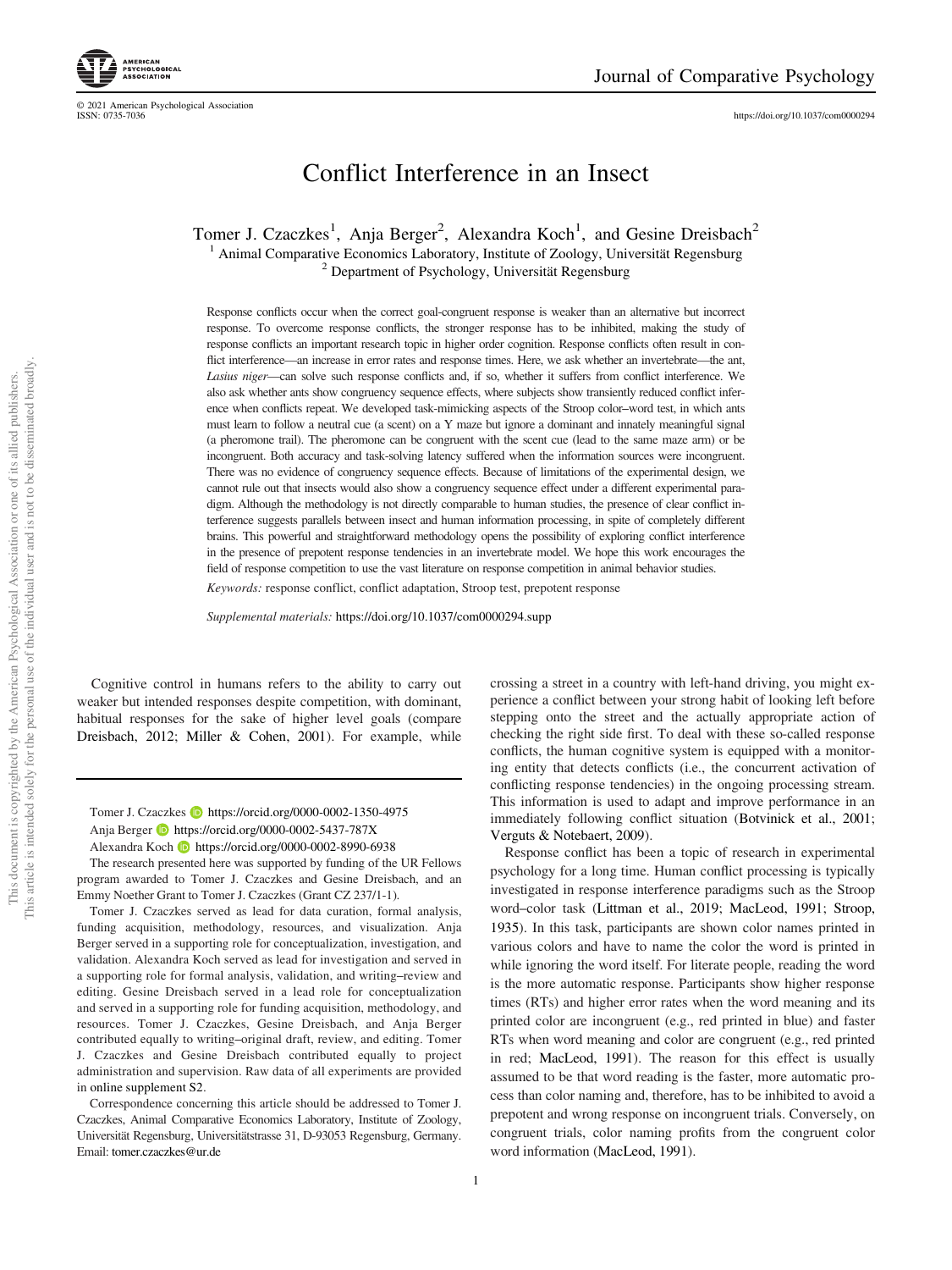The order of congruent and incongruent trials in a trial sequence modulates the congruency effect: After an incongruent trial, performance on another incongruent trial is typically improved, whereas performance on congruent trials is hampered. This phenomenon is termed the congruency sequence effect or sequential conflict adaptation<sup>1</sup>. Sequential adaptation has been subject to a tremendous amount of research and theoretical debate in the past two decades (Botvinick, 2007; Botvinick et al., 2001; Dignath et al., 2019; Dreisbach & Fischer, 2015; Egner, 2007; Gratton et al., 1992; Verguts & Notebaert, 2009). Two broad types of accounts attempt to explain congruency sequence effects: one based on cognitive control and one based on associative learning.

The most prominent cognitive control account is the conflict monitoring theory by Botvinick et al. (2001). Their computational model describes how a response conflict, measured over the output layer of the model, is registered by a conflict monitor, which then sends signals to a task demand unit that in turn sends biasing signals to the input unit. These biasing signals make the input units transiently more sensitive to the goal-relevant information (in the case of a Stroop test, the color information) and less sensitive to the word information. As a consequence, an incongruent Stroop stimulus can be answered faster when it follows another incongruent Stroop stimulus (Botvinick et al., 2001). Even though the conflict monitoring theory has gained a lot of behavioral and also neurophysiological support (Kerns et al., 2004; Stürmer et al., 2002), its core assumptions have also been criticized: In many classical demonstrations of the congruency sequence effect, associative mechanisms cannot be ruled out, especially when only two stimulus features for target and distractor are used (Mayr et al., 2003). To illustrate this, take the example of a Stroop task with only red and blue as stimulus features. Four different stimulus configurations are possible: red as red, red as blue, blue as red, and blue as blue. Conflict monitoring theory predicts that congruent trials are faster when they follow another congruent trial than an incongruent trial and conversely that incongruent trials are slower following congruent trials than incongruent trials owing to increased cognitive control on trials following incongruent trials. However, incongruent trials following another incongruent trial are 50% identical stimulus repetitions. The same holds for congruent trials following congruent trials. Sequences from congruent to incongruent and vice versa never include such stimulus repetitions. In fact, when controlling for these direct stimulus repetitions, the usually observed congruency sequence effect disappears: Participants are slower on incongruent than on congruent trials, but this effect then is no longer modulated by the congruency in the preceding trials (Mayr et al., 2003) 2 . This was taken as evidence that conflict sequence effects can be explained in the absence of cognitive control by way of associative learning: The correct response on direct stimulus repetitions can be directly retrieved without assuming the contribution of a higher order task demand unit. The debate regarding the roles of associative learning versus cognitive control in the congruency sequence effect rages on (Braem et al., 2019; Egner, 2017).

The conflict monitoring account assumes the involvement of specific brain structures, namely, the dorsolateral prefrontal cortex and the anterior cingulate cortex (Botvinick, 2007). A neglected approach for testing this account is the comparative one, in which animals lacking these brain structures are tested for conflict interference and congruency sequence effects. Conveniently, response

conflict situations have been extensively studied in animals (de Haan, 1940; Swihart & Swihart, 1970; Szymanski, 1912). It has long been known that instinctive responses can interfere with learned responses in animals, for example, by adding unrewarded behaviors to a trained response, sometimes to the eventual exclusion of the trained response (Breland & Breland, 1961) or through the continued performance of an instinctive behavior even if it results in a cessation of reward (Williams & Williams, 1969). Haddon et al. (2008) developed an analogous paradigm to the Stroop interference task in rats and demonstrated interference by the overlearned response when rats were required to provide the undertrained response. Social insects such as bees (Cheng & Wignall, 2006; Chittka, 1998) and ants also experience response competition between learned responses. For example, Cheng and Wignall (2006) trained honeybees to locate a reward on one side of a colored landmark, and then trained the same bees to locate a reward on a differently colored target, with the landmark either staying the same, changing its color, or changing both its color and its location relative to the target. Strong interference was seen when a different response (visiting the opposite landmark side) was required, but not when the landmark color changed. The study of social versus private information conflict has been especially active (reviewed in Grüter & Leadbeater, 2014): In such experiments, focal animals must choose between responding to a social cue, for example, shoalmate presence in fish (Kendal et al., 2005), pheromone trails in ants (Cronin, 2013), or alarm calls in birds (McLachlan et al., 2019), or to private information such as a neutral cue previously associated with food or shelter, or direct personal experience of danger. Previous conflict experiments already offered some information relevant to response interference in insects. Grüter et al. (2011) trained Lasius niger ants to find food on one arm of a T maze and then arranged for an innately attractive pheromone to be present on the opposite arm. They report a strong preference for following their memory over the pheromone trail, and no increase in response time. However, this study did not have an explicit correct and incorrect response, so it is not directly comparable with a conflict interference task.

Demonstrations of parallel neural and behavioral patterns in human and animal cognitive tests are already beginning to inform the debate on cognitive control: Czaczkes et al. (2018) demonstrate voluntary task switching in an ant in response to reward level changes, as previously shown in humans (Fröber & Dreisbach, 2016). de Wit et al. (2006) examined the neuronal basis of response conflict in rats—see Mansouri et al. (2009) for a review of the neuronal basis of conflict processing in humans and primates. Developing an insect model of conflict interference and behavioral adaptation may help inform the ongoing theoretical debate

<sup>&</sup>lt;sup>1</sup> Some authors use this term interchangeably, whereas others differentiate between "sequential conflict adaptation" to emphasize the contribution of control processes and "conflict sequence effect" to describe the effect without implying the contribution of control processes (cf. Egner, 2017, p. 65)

<sup>&</sup>lt;sup>2</sup> Note that Mayr et al. (2003) used the Erikson flanker task as conflict paradigm, where a central arrow gives the direction of the target response and is flanked by flanking arrows that can either point to the same or different response (e.g.,  $\ll$  vs. > < > ). Using this paradigm, they found the conflict sequence effect disappeared when stimulus repetitions were excluded.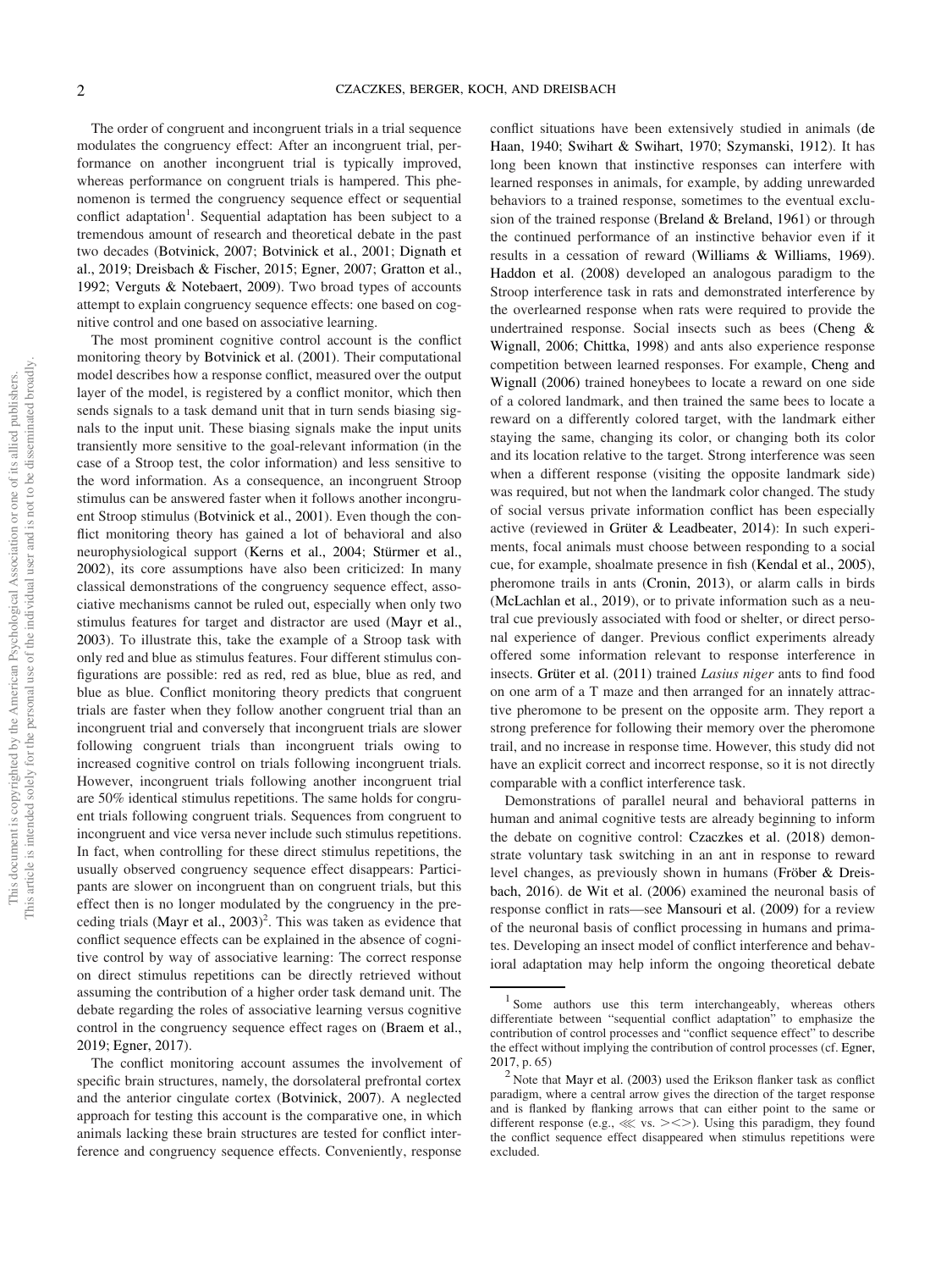about the impact of associative and cognitive processes in the congruency sequence effect.

Ants are adept associative learners (Oberhauser et al., 2019; Piqueret et al., 2019), readily learn cue contexts (De Agrò et al., 2020), and voluntarily switch between responding to different information sources (Czaczkes et al., 2019). If the associative accounts of the congruency sequence effects are correct, ants should also show such effects. However, given that ants lack an anterior cingulate cortex, they may not be expected to show congruency sequence effects according to neural conflict monitoring accounts. On the other hand, given ants' self-control abilities and ability to facultatively select from a range of information sources (Czaczkes et al., 2019; Wendt & Czaczkes, 2017), some sort of behavioral adaptation to response conflicts might be expected. Here, we developed a task that mimics the Stroop word–color task in ants. The dominant but irrelevant information source (comparable to the printed word meaning) is provided by a pheromone trail, which ants innately follow at a high rate (Hangartner, 1969; Koch & Czaczkes, 2020; von Thienen et al., 2014). The correct but not innately meaningful response (comparable to the printed color) is provided by a neutral odor cue. We create conflict through spatial incompatibility between the dominant and one weak response (cf. Lu & Proctor, 1995; Miles & Proctor, 2011).<sup>3</sup> The paradigm that we developed is closely related to, but not a direct analog of, the Stroop word–color task: In our task, the conflict is between an innate and learned response, rather than a learned and overlearned response. As such, it can also be seen as an analog of the antisaccade task (Coe & Munoz, 2017; Munoz & Everling, 2004). Using an instinctive response has the major benefit of not requiring extensive pretraining of every subject to the competing response. In this respect, it is in practical terms more like the traditional Stroop task than fully training-based animal analogs (Haddon et al., 2008), as the subjects (both ants and humans) enter the experiment with a strong response preference and have spent all their mature life making one particular response. However, it is important to note that although pheromone-following in ants can be subjected to learning (Wenig et al., 2021), it is an innate response, not an overlearned response as is word reading in the traditional Stroop task.

#### Method

#### Animal Maintenance

We used 11 queenless colony fragments of the black garden ant, Lasius niger (Linnaeus), collected from nine different colonies on the University of Regensburg campus. Colonies were housed in a plastic box (40  $\times$  30  $\times$  20 cm) with a layer of plaster on the bottom. Each box contained a circular plaster nest (14 cm diameter, 2 cm high). Colonies contained c. 1,000 workers and small amounts of brood. The ants were fed ad libitum on 1 M sucrose solution supplemented with *Drosophila melanogaster* fruit flies. Colonies were deprived of food for 4 days before each trial to give high and consistent motivation for foraging deposition. Water was provided ad libitum. A total of 69 individual ants were tested.

#### Experimental Design

A Y maze (arms 10 cm long, 1 cm wide, tapering to points at the bifurcation) was created by assembling three replaceable paper overlays on raised platforms, following Czaczkes (2018). This was connected to a colony box via a drawbridge. A drop of reward (a 5-mm diameter drop of 1.5 M sucrose solution) or punishment (a drop of 60 mM quinine solution) was placed at the end of each arm (Figure 1). The paper overlays on the arm leading to the reward were always scented, by storing them in a sealed box containing a glass Petri dish with three 5-mm diameter drops of lemon essential oil on it for at least 24 hr. In addition, one of the overlays (either the scented one leading to the reward or the unscented one leading to punishment) was marked with a pheromone trail of realistic strength. A pheromone solution was produced by freezekilling worker ants and dissecting out their hindguts under a stereomicroscope: The hindgut is the glandular source of the trail pheromone in *Lasius niger* (Bestmann et al., 1992). We then immersed eight worker hindgut glands in 2 ml of dichloromethane, following von Thienen et al. (2014), and stored the solution at  $-20$  °C until needed. Throughout the experiment, to mark a runway arm with pheromone, 5.6 µl of this mixture was applied in an even line along the paper overlay covering the arm, using a capillary tube (10 µl calibrated pipettes, Servoprax GmbH, Wesel, Germany). This amount was calculated to produce a pheromone trail of a realistic strength (von Thienen et al., 2014) and elicits pheromone-following indistinguishable from a naturally laid trail (Czaczkes et al., 2019). Both the rewarded, lemon-scented side (target) and the pheromone-marked side (distractor) were varied pseudorandomly [\(Table 1\)](#page-5-0). This rendered side and pheromone presence uninformative, whereas the lemon odor cue was maximally informative. As ants have a strong innate tendency to follow pheromone trails (Hangartner, 1969; Koch & Czaczkes, 2020; von Thienen et al., 2014), we expect pheromone trails to be strong *dis*tractors in this ant version of a conflict task, whereas following the odor cue is referred to as the target response. Trials in which the pheromone and odor cue both were located at the same arm of the Y maze are considered congruent trials, whereas a mismatch of the location of pheromone and odor was considered an incongruent trial.

#### Experimental Procedure

A trial began by connecting the Y maze to a colony via a drawbridge. Several ants were allowed to freely walk up the bridge to the Y maze, where they encountered the pheromone trail and almost always followed it to the quinine solution, tasted the drop,

<sup>&</sup>lt;sup>3</sup> Originally, we had planned a comparative study by developing a paradigm for humans where they have to learn by trial and error (without explicit instructions) how to respond correctly to arrows pointing either to the right or the left. The direction of the arrows was the irrelevant conflicting distractor information, and the color of the arrow, blue, or yellow, was the response relevant information that had to be learned. We found a conflict interference effect (worse performance when the arrow pointed into the response incongruent direction), but we only found a marginally significant conflict sequence effect in the first 24 trials (which turned highly significant in four additional blocks of 80 trials each). As these human data do not add any deep insights into the origin of sequence effects in humans, we decided not to present them here. Data and methods are available upon request.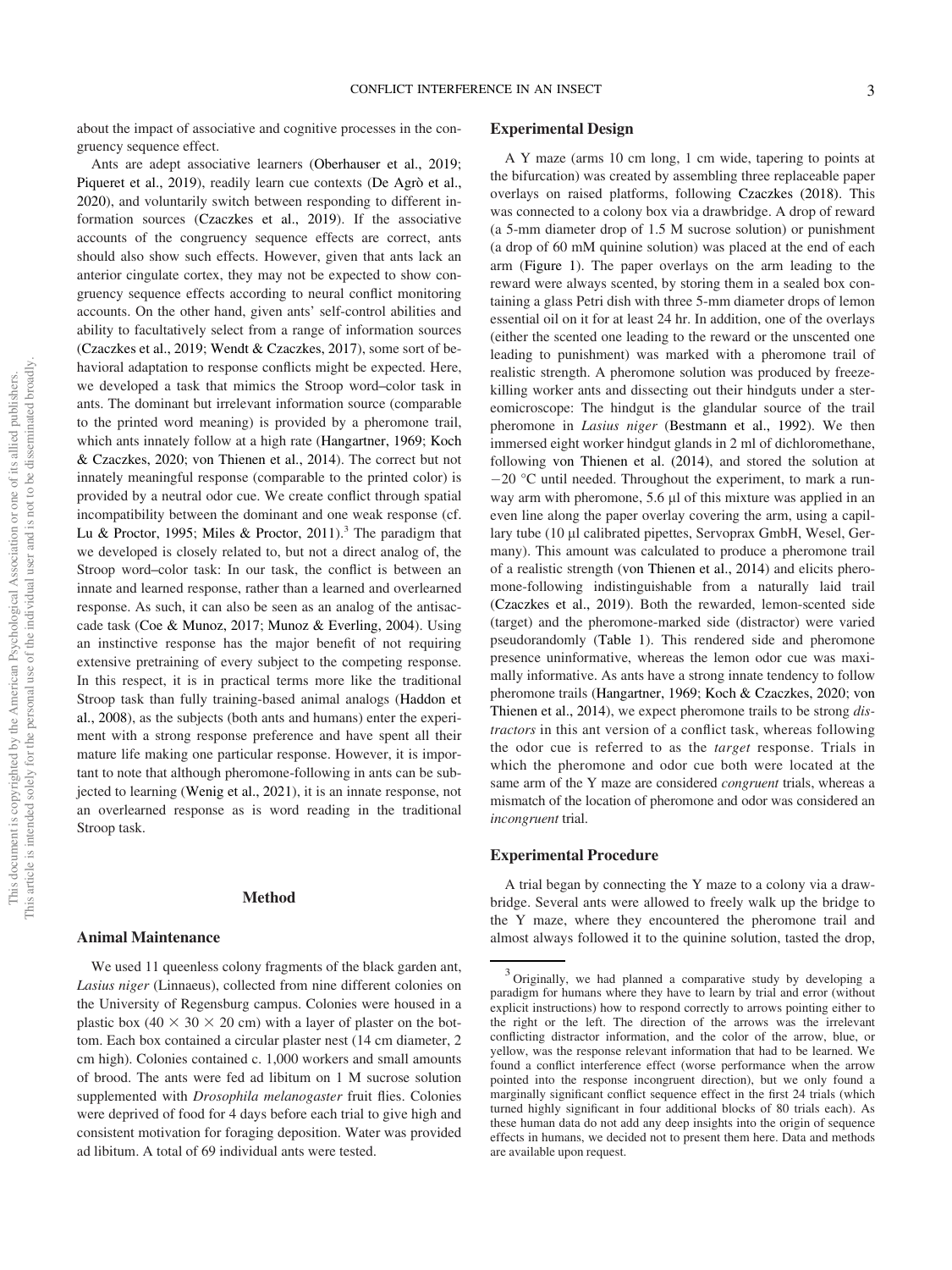

Note. The lemon-scented arm always leads to the reward, and the unscented arm leads to a punishment. A pheromone trail is also present, either leading to the punishment (A: incongruent configuration) or to the reward (B: congruent information). Figure 2A including the ant image shown, is shown to scale. See the online article for the color version of this figure.

and displayed aversive behavior (jerking back and grooming behavior). After some exploration, one ant discovered the sucrose solution at the end of the other arm and began drinking. She was then marked with a dot of acrylic paint on the abdomen, and all other ants were returned to the colony. The marked ant was allowed to drink to satiation, whereupon she freely returned to her nest to unload the sucrose solution. While in the nest, all overlays were replaced and rearranged according to the current treatment order being carried out [\(Table 1\)](#page-5-0). The replacement of all overlays prevents any pheromone deposited by the experimental ant interfering with her own subsequent decisions. The marked ant was allowed to return to the Y maze, where it again eventually found the food source, drank, and returned. Ants were allowed to make up to 24 return visits in this manner, the first eight of which were considered training visits, but were structurally identical to the rest. A full run of 24 visits took on average just under 2 hr. On each visit, the initial arm choice of the ant (crossing a line 2 cm from the bifurcation) and the final arm choice (which droplet was first contacted) were noted. Trials were video recorded, and the time from entering the Y maze to making both the initial and final decision (initial and final decision latency) was extracted from the video.

#### Statistical Analysis

The entire analysis code and output are provided in Supplement 1 in the [online supplemental materials.](https://doi.org/10.1037/com0000294.supp) We used general linear mixed-effect models (Bates et al., 2014, p. 4) implemented in R (R Core Team, 2018). In 95% of visits, the ants committed to the path they first chose. Corrections overwhelmingly occur when the ant initially made an error (12% of errors are corrected vs. 3% of

correct decisions are revised in error). As such, we focused our error rate analysis only on the final decision.

First, we asked whether current congruence state (congruent/ incongruence) influenced final decision time and error rates. We included individual ant ID nested inside colony ID as random effects, to control for nonindependence of data. We then examined potential sequence effects on error rate and decision time by predicting these values according to sequence group, which is the current congruence state and the preceding congruence state. This results in four levels: congruent  $>$  congruent  $\langle cC \rangle$ ; congruent  $>$ incongruent (cI); incongruent  $>$  congruent (iC); and incongruent  $>$ incongruent (iI).

Decision time was centered and scaled using the scale () function, which subtracts the mean from each value and then divides each value by the standard deviation, and modeled using a Gaussian distribution family. Error rates were analyzed using a binomial distribution and logit link function. Contrasts were examined using estimated marginal means (Lenth et al., 2020). For decision times, we excluded data from visits in which ants made an error, as errors by definition require more time to correct. However, a full analysis including nonexcluded ants is presented in Supplement 1 in the [online supplemental materials](https://doi.org/10.1037/com0000294.supp) and does not differ materially from the main analysis reported.

#### Results

The full analysis code and output are provided in Supplement 1 in the [online supplemental materials](https://doi.org/10.1037/com0000294.supp). The full raw data are provided in Supplement 2 in the [online supplemental materials](https://doi.org/10.1037/com0000294.supp).

Error rates and decision time were significantly higher in incongruent trials compared with congruent trials (general linear mixedeffect model; error rates:  $Z = -5.0, p < .0001$ ; decision times: T =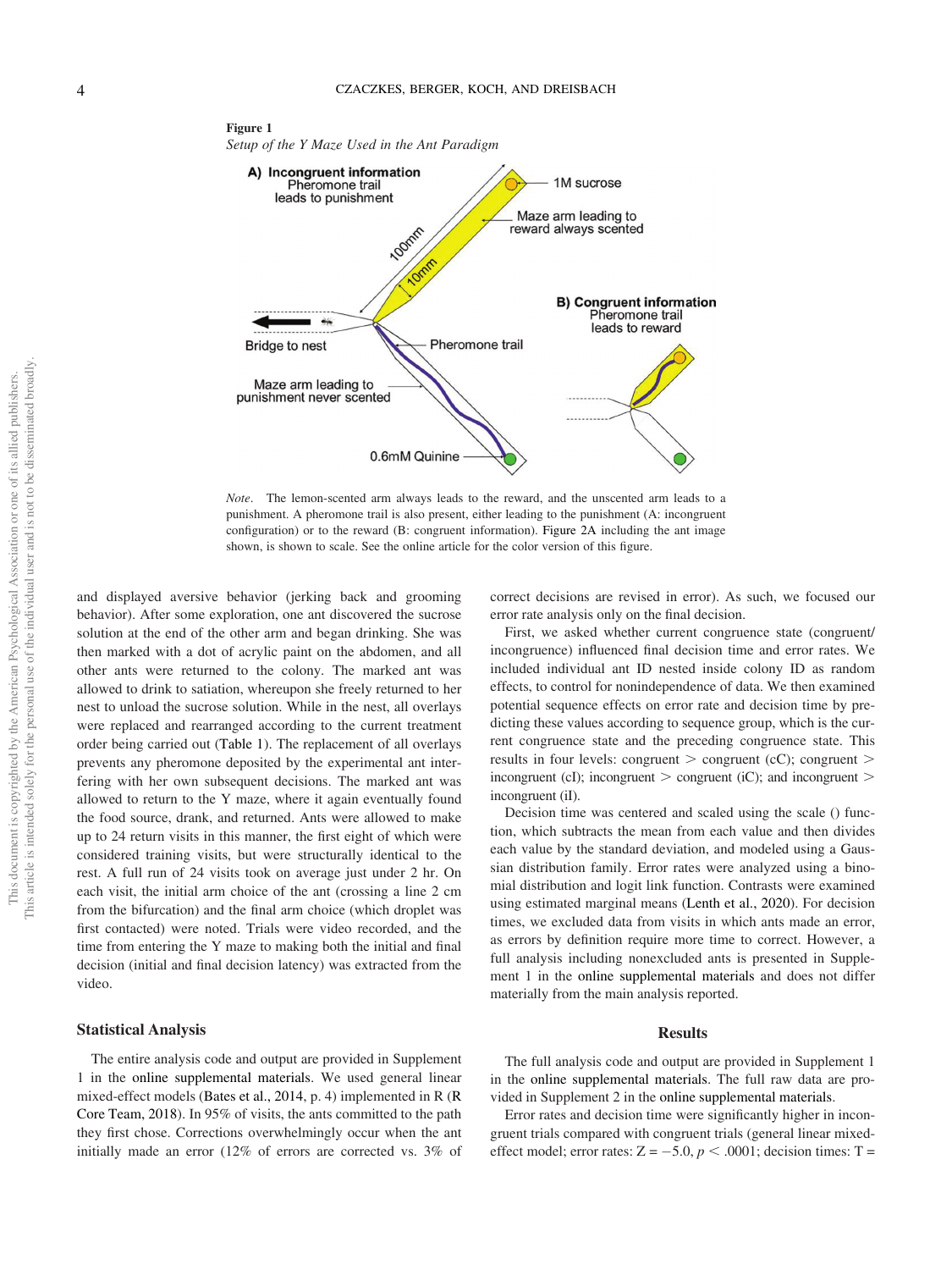<span id="page-5-0"></span>Table 1 Overview Over the 24-Trial Order Used

| Trial                                      | Odor  | Pheromone | Congruency  | Sequence |
|--------------------------------------------|-------|-----------|-------------|----------|
| $\mathbf{1}$                               | Left  | Left      | Congruent   | N.A.     |
|                                            | Right | Left      | Incongruent | cI       |
| $\begin{array}{c} 2 \\ 3 \\ 4 \end{array}$ | Left  | Right     | Incongruent | iI       |
|                                            | Right | Right     | Congruent   | iC       |
| 5                                          | Right | Left      | Incongruent | cI       |
| $\overline{6}$                             | Left  | Left      | Congruent   | iC       |
| 7                                          | Left  | Right     | Incongruent | cI       |
| 8                                          | Right | Left      | Incongruent | iI       |
| 9                                          | Left  | Right     | Incongruent | iI       |
| 10                                         | Right | Right     | Congruent   | iС       |
| 11                                         | Left  | Left      | Congruent   | cC       |
| 12                                         | Right | Left      | Incongruent | сI       |
| 13                                         | Left  | Right     | Incongruent | iI       |
| 14                                         | Left  | Left      | Congruent   | iС       |
| 15                                         | Right | Right     | Congruent   | cC       |
| 16                                         | Left  | Right     | Incongruent | cI       |
| 17                                         | Right | Left      | Incongruent | iI       |
| 18                                         | Left  | Left      | Congruent   | iC       |
| 19                                         | Right | Right     | Congruent   | cC       |
| 20                                         | Right | Left      | Incongruent | сI       |
| 21                                         | Left  | Right     | Incongruent | iI       |
| 22                                         | Left  | Left      | Congruent   | iС       |
| 23                                         | Right | Right     | Congruent   | cC       |
| 24                                         | Right | Left      | Incongruent | cI       |

*Note.*  $cC =$  congruent  $>$  congruent;  $cI =$  congruent  $>$  incongruent;  $iC =$ incongruent  $>$  congruent; and iI = incongruent  $>$  incongruent. Shaded region (first 8 visits) are considered as training visits, and not included in the statistical analysis, although they are structurally identical to the remaining 16 visits. The first eight trials were considered training to allow the ants to learn that pheromone trails are uninformative, whereas the lemon odor is fully informative. Two different layouts were used; this one and the exact mirrored layout so that the Congruency and Sequence columns apply for both layouts. This sequence was chosen to balance the rewarded side and prevent three repeats of a rewarded side, so as to avoid side learning and to avoid repeated alternations to avoid pattern learning. It was also designed to balance the number of times each sequence appeared and the sequence position in the trial order. Complete balancing was not possible, and hence there are fewer congruent trials (11) than incongruent ones (13).

 $-8.25$ ,  $p < .0001$ ; see Figure 2A and 2C). However, there was no evidence for a sequence effect: Sequences with different current congruence states were different from each other  $(p$  for all contrasts  $\leq$  .002), whereas sequences with similar current congruence states were not different (p for all contrasts  $\geq$  .18; see Figure 2B and 2C, and online Supplement 1 in the [online supplemental](https://doi.org/10.1037/com0000294.supp) [materials](https://doi.org/10.1037/com0000294.supp) for complete statistical output).

#### **Discussion**

Ants showed a strong conflict interference effect, with higher RTs and lower response accuracy during incongruent trials, even after extensive experience with the test situation. However, the ants did not show a congruency sequence effect, even though the paradigm we used was predestined for repetition benefits and thus associative learning (compare Hommel, 2004, and Mayr et al., 2003): Tasks in a paradigm with just four stimulus configurations, such as the one developed here, can be solved by relying on basic stimulus features.

Prima facia, our conflict interference results seem to be explainable by purely associative processes: If we assume that pheromone (P) acts merely as a conditional stimulus (CS), just like lemon odor (L), then in congruent situations, both P and L are reinforced and no odor (N) is punished, although in conflict situations, L is reinforced, whereas P is punished. L is thus always rewarded, P is partially rewarded, and N is never rewarded. PL thus would have a much higher associative value than N, whereas L alone would only have a somewhat higher associative value than P alone. Discrimination between PL and N should thus be easier than between P and L. However, there are two reasons to reject a purely associative account. First, given that P already has innate positive value (it is innately attractive, as can be seen in the first congruent visit, Figure 2C, and in many previous studies [Koch & Czaczkes, 2020]), a purely associative account would predict a blocking effect when P is presented with L, such that the learning of the association between L and reward should actually be weakened. However, in the first incongruent trial, we see random choice, implying that the L association has perfectly balanced out the P effect. The preference for a cue rewarded once over no cue in Lasius niger ants is between 70% and 75% (Grüter et al., 2011; Oberhauser et al., 2019). Naïve ants follow pheromone trails on a bifurcation at a rate of circa 75% (Koch & Czaczkes, 2020). Thus, we would expect these two effects to balance each other out in the absence of blocking (as we observe), but not to do so if blocking was taking place. With blocking, we would expect preference for pheromone under 75% but above 50%. This lack of an observed blocking effect speaks against a purely associative account of our findings.

Second, in *Lasius niger*, trail pheromone is not subjected to negative associative learning: Wenig et al. (2021) demonstrate that although ants can learn to ignore pheromone information, they cannot learn to avoid it, even after extensive punishment with quinine or electric shocks. This again implies that responses to pheromone trails are not well-explained by a purely associative account. We thus maintain that our findings are best explained by conflict effects.

A potential explanation for the conflict effects is decision-making based on a drift-diffusion process (Bogacz, 2007; Brunton et al., 2013; Kacelnik et al., 2011; Ratcliff & McKoon, 2008)—specifically, a "tug-of-war" type process. In such a process, when choosing between options, the brain tracks the difference in the accumulating support for each option (thick black line, Figure 3). Thus, options with support from many information sources quickly accumulate enough support to surpass a decision threshold (Figure 3B). By contrast, with conflicting information, support for one option counters support for the others, slowing the decision-making process (Figure 3A). Indeed, as such processes are usually considered to have a stochastic element, conflicting information will also more often lead to making an erroneous decision. Temnothorax ants have been shown to use a drift-diffusion–like process when making individual decisions about nest-site preference (Sasaki et al., 2019).

Not finding a sequential adaptation effect in ants is interesting, but it does not rule out that such an effect may exist in insects. There are several major differences between our paradigm and those used to test for congruency sequence adaptation in humans. One difference, for example, is that our punishment (a highly distasteful quinine droplet) is likely a much stronger punishment than those inflicted on human subjects, which usually receive only error feedback. Another is that in the human task, subjects must suppress one task type (reading) in favor of another (labelling), whereas the ants are presumably staying in the same task type (identifying and following). Yet another is that humans often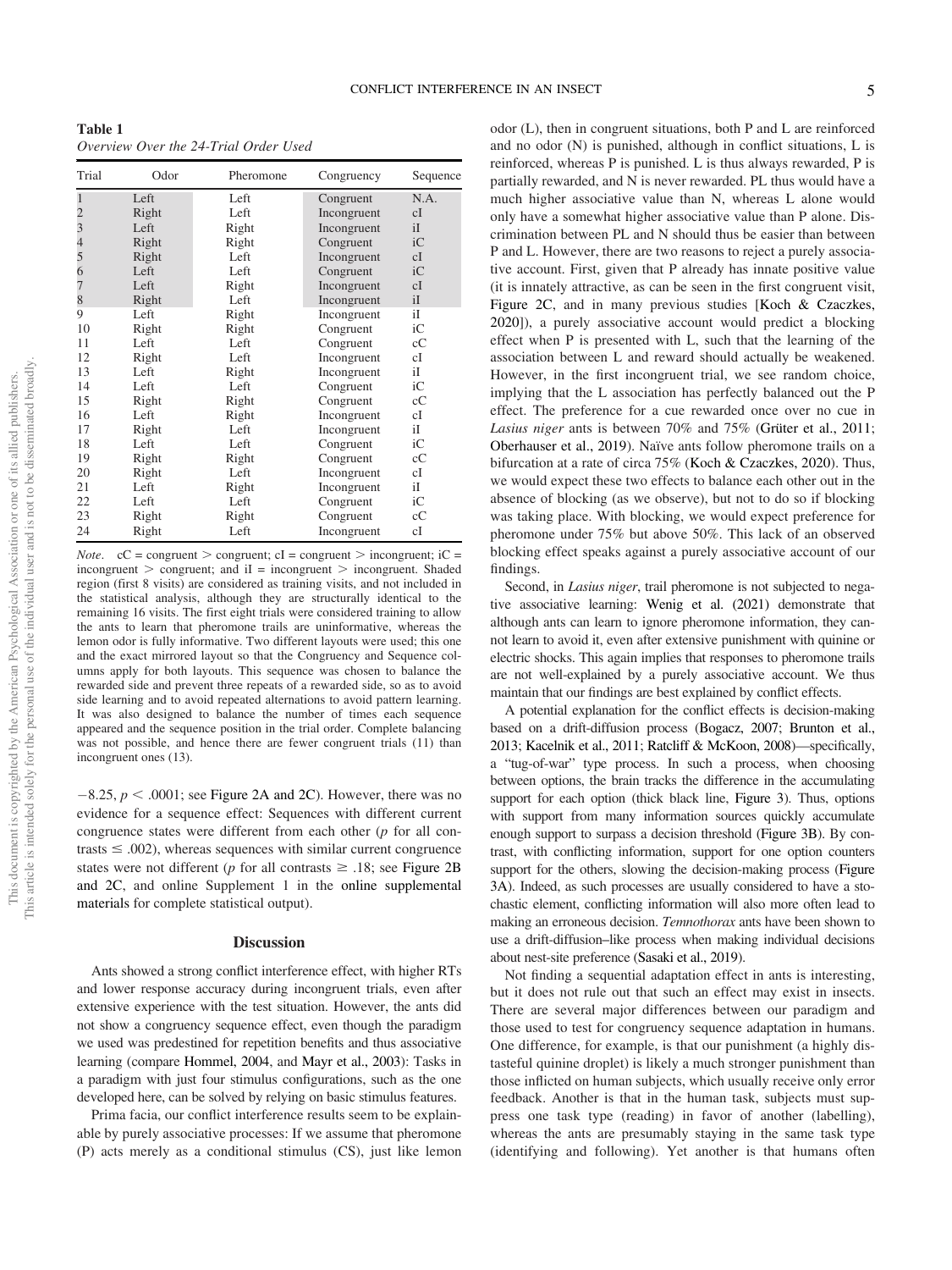

Note. (A) Time to reach food (milliseconds) over the course of the whole experiment (24 visits). The shaded area covers the first eight visits, which were a priori designated the training visits, and are excluded from our analyses. Red diamonds are congruent visit means, blue are incongruent visit means, black lines are smoothed conditional means, and ribbons are bootstrapped 95% confidence intervals for the means. (B) Mean Time to Reach Food by Sequence Group, With bootstrapped 95% Confidence Intervals. (C) as (A), but for error rates, dashed line is the null hypothesis of random choice. Lilac symbol labeled "only phero" represents the baseline pheromone following rate of naïve ants ( $n = 1,910$ ) on an identical setup, from Koch & Czaczkes (2020). (D) as (B), but for error rates. Note that the proportion of ants following pheromone on the first incongruent trial is 50% because of competition from the already-formed association between the odor cue and a reward during the first trial (which as part of the training phase was not included in the formal analysis, see [Table 1](#page-5-0)). See the online article for the color version of this figure.

make hundreds of decisions in a single sitting, whereas our ants were limited to 16 test trials. It is possible that given a much larger sample size, sequence effects could be found, although given the nonetheless respectable sample size (300–525 data points per sequence) and lack of any hint of such effects, this seems unlikely. However, an important difference between this study and those conducted on humans is that the response actions in human task are much less complex in relation to the response action in the ant task. In the Y maze paradigm, the execution of one trial includes the choice of a certain path, actually walking the distance and either facing a potential reward or punishment at the end of the chosen path. Although human tasks also require the decision of which button to press and the execution of that button press, this clearly requires less effort and is thus less costly in case of an incorrect response. Finally, and to us the most important difference, the time between trials in a sequence is on the order of milliseconds in human tests but was on the order of minutes for ants. Such a delay may interfere with potential associative mechanisms. With that said, ants are well capable of forming associative memories in very similar paradigms (De Agrò et al., 2020; Oberhauser et al., 2019). Some researchers have particularly addressed the role of varying response–stimulus intervals (RSIs), that is, the time between one trial and the next, for the development of congruency sequence effects (Jiménez & Méndez, 2014). With extremely short RSIs  $(<200$  ms) lower level effects are more likely than adaptation of cognitive control. Rather long RSIs  $(>\,750$  ms) might dilute accumulated effects of congruency, that is, larger interference effects after several congruent trials. In studies on dogs and ground squirrels, increasing delays between feedback has been shown to change choice patterns, favoring average over recent experiences (Devenport & Devenport, 1993, 1994). Ants may have experienced what we considered one single-step task as separate completed tasks of several single steps (choosing the path, walking the path, and drinking the drop; compare Monsell, 1996), which delayed feedback. One could conceivably develop a single step,  $<$  500 ms RSI task for ants, possibly involving harnessing individuals in a virtual-reality environment with automated feedback on microdecisions (as in the study by Brembs, 2008; Buatois et al., 2018; Goulard et al., 2020), and we encourage more tech-savvy researchers to take up this challenge. The benefit of the free-running paradigm we developed, compared with harnessed techniques, is greatly increased biological realism and much-reduced stress to the subjects. We also argue that intertrial intervals on the order of minutes are more ecologically valid than intertrial intervals of under half a second for both ants and humans. Perhaps focusing on more realistic intertrial intervals will highlight responses more likely to play a major role in real-world situations and deemphasize less important ones.

The clear conflict interference effects, even in free-running subjects and despite the large differences in methodology between our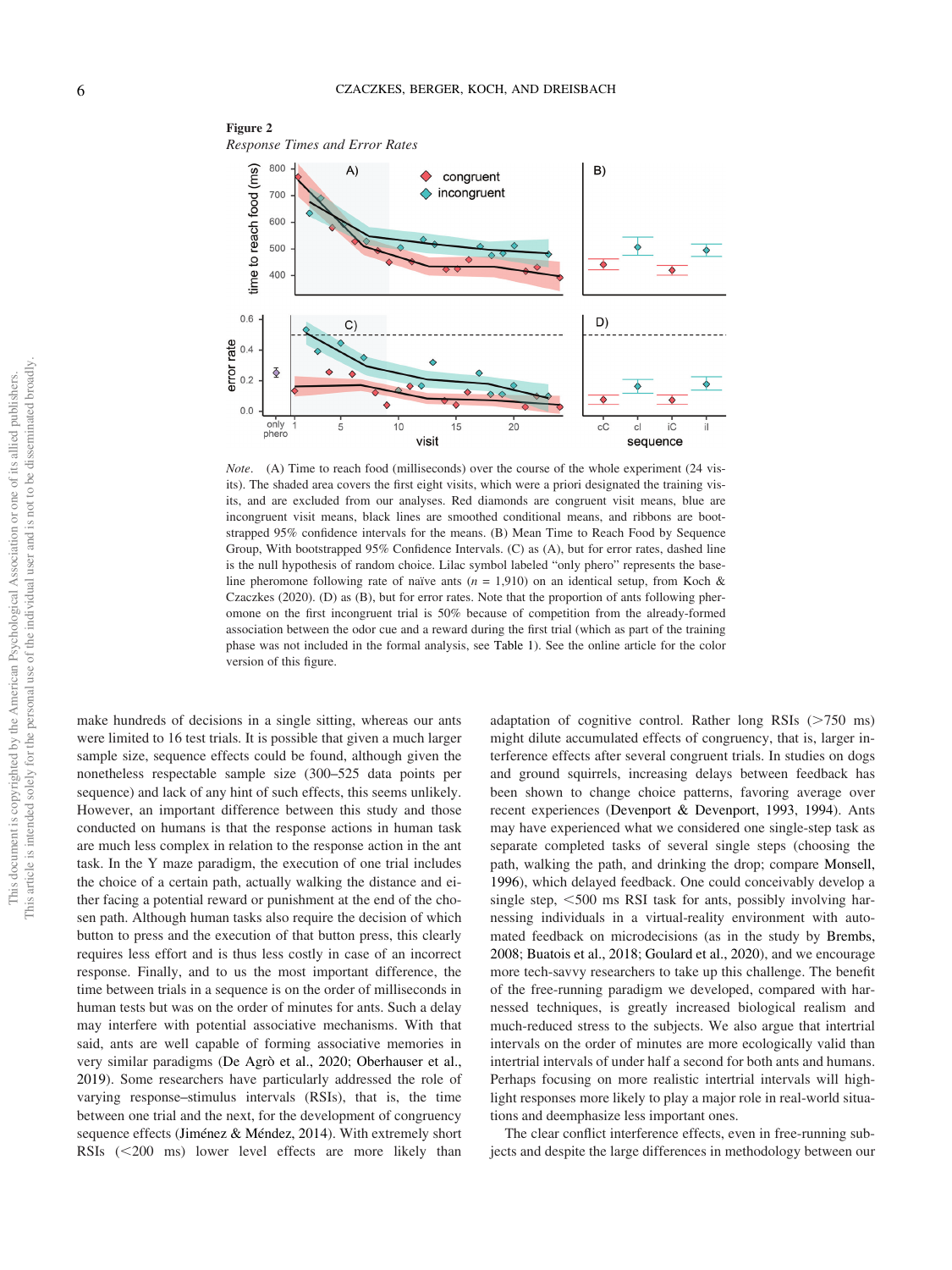



Note. Drift diffusion "tug-of-war model," with stronger evidence (red/ dark gray line) and weaker evidence (blue/light gray line). When both information sources agree (A, congruent information) the total support (thick black line) accumulates rapidly and quickly crosses the decision threshold (grey dashed lines,  $Ts_1$  and  $Ts_2$ ), resulting in a rapid decision. When information is incongruent (B), a "tug-of-war" ensues, and reaching a threshold takes longer, resulting in a longer delay. Another drift diffusion model in which the accumulators do not interact (the "horse-race" model, imagine no thick black line, first colored line to reach a threshold wins) would produce similar predictions for congruent situations, but predict much weaker effect sizes. See the online article for the color version of this figure.

study and ones on humans, demonstrates that this is a fruitful experimental direction to take. Future studies could take these ideas further by performing overlearning competition experiments, as a more direct analogy of the Stroop test. The preferential reliance on odor-associated cues rather than visually associated cues in these ants (Oberhauser et al., 2019) could be harnessed to emphasize such overlearning effects. Other model invertebrate systems with known and commercially available innately attractive pheromones, such as Argentine ants (Linepithema humile) or honey bees (Apis mellifera) could also easily be adapted for such conflict interference experiments.

This study is one in a long tradition of pitting innate or preferred responses against learned responses in animals (Andrade et al., 2001; de Haan, 1940; Kelber, 2002; Sun et al., 2020; Swihart & Swihart, 1970; Szymanski, 1912). We hope that by demonstrating clear differences and commonalities between human responses and those of an invertebrate model, this work encourages the field to also consider studies on invertebrates to gain new perspective and insights into anti-instinctive learning and conflict interference.

#### References

- Andrade, C., Alwarshetty, M., Sudha, S., & Suresh Chandra, J. (2001). Effect of innate direction bias on T-maze learning in rats: Implications for research. Journal of Neuroscience Methods, 110(1-2), 31–35. [https://](https://doi.org/10.1016/S0165-0270(01)00415-0) [doi.org/10.1016/S0165-0270\(01\)00415-0](https://doi.org/10.1016/S0165-0270(01)00415-0)
- Bates, D., Maechler, M., Bolker, B., & Walker, S. (2014). lme4: Linear mixed-effects models using Eigen and S4 (R Package Version). [https://](https://cran.r-project.org/web/packages/lme4/lme4.pdf) [cran.r-project.org/web/packages/lme4/lme4.pdf](https://cran.r-project.org/web/packages/lme4/lme4.pdf)
- Bestmann, H., Kern, F., Schäefer, D., & Witschel, M. C. (1992). 3,4-Dihydroisocoumarins, a new class of ant trail pheromones. Angewandte Chemie, 104(6), 757–758. <https://doi.org/10.1002/ange.19921040616>
- Bogacz, R. (2007). Optimal decision-making theories: Linking neurobiology with behaviour. Trends in Cognitive Sciences, 11(3), 118–125. <https://doi.org/10.1016/j.tics.2006.12.006>
- Botvinick, M. M. (2007). Conflict monitoring and decision making: Reconciling two perspectives on anterior cingulate function. Cognitive, Affective and Behavioral Neuroscience, 7(4), 356–366. [https://doi.org/](https://doi.org/10.3758/CABN.7.4.356) [10.3758/CABN.7.4.356](https://doi.org/10.3758/CABN.7.4.356)
- Botvinick, M. M., Braver, T. S., Barch, D. M., Carter, C. S., & Cohen, J. D. (2001). Conflict monitoring and cognitive control. Psychological Review, 108(3), 624–652. <https://doi.org/10.1037/0033-295X.108.3.624>
- Braem, S., Bugg, J. M., Schmidt, J. R., Crump, M. J. C., Weissman, D. H., Notebaert, W., & Egner, T. (2019). Measuring adaptive control in conflict tasks. Trends in Cognitive Sciences, 23(9), 769–783. [https://doi.org/](https://doi.org/10.1016/j.tics.2019.07.002) [10.1016/j.tics.2019.07.002](https://doi.org/10.1016/j.tics.2019.07.002)
- Breland, K., & Breland, M. (1961). The misbehavior of organisms. American Psychologist, 16(11), 681–684. <https://doi.org/10.1037/h0040090>
- Brembs, B. (2008). Operant learning of Drosophila at the torque meter. Journal of Visualized Experiments, 16, Article e731. [https://doi.org/10](https://doi.org/10.3791/731) [.3791/731](https://doi.org/10.3791/731)
- Brunton, B. W., Botvinick, M. M., & Brody, C. D. (2013). Rats and humans can optimally accumulate evidence for decision-making. Science, 340(6128), 95–98. <https://doi.org/10.1126/science.1233912>
- Buatois, A., Flumian, C., Schultheiss, P., Avarguès-Weber, A., & Giurfa, M. (2018). Transfer of visual learning between a virtual and a real environment in honey bees: The role of active vision. Frontiers in Behavioral Neuroscience, 12, Article 139. [https://doi.org/10.3389/fnbeh.2018](https://doi.org/10.3389/fnbeh.2018.00139) [.00139](https://doi.org/10.3389/fnbeh.2018.00139)
- Cheng, K., & Wignall, A. E. (2006). Honeybees (Apis mellifera) holding on to memories: Response competition causes retroactive interference effects. Animal Cognition, 9(2), 141–150.
- Chittka, L. (1998). Sensorimotor learning in bumblebees: Long-term retention and reversal training. Journal of Experimental Biology, 201(4), 515–524
- Coe, B. C., & Munoz, D. P. (2017). Mechanisms of saccade suppression revealed in the anti-saccade task. Philosophical Transactions of the Royal Society B: Biological Sciences, 372(1718), Article 20160192. [https://doi](https://doi.org/10.1098/rstb.2016.0192) [.org/10.1098/rstb.2016.0192](https://doi.org/10.1098/rstb.2016.0192)
- Cronin, A. L. (2013). Conditional use of social and private information guides house-hunting ants. PLoS ONE, 8(5), Article e64668. [https://doi](https://doi.org/10.1371/journal.pone.0064668) [.org/10.1371/journal.pone.0064668](https://doi.org/10.1371/journal.pone.0064668)
- Czaczkes, T. J. (2018). Using T- and Y-mazes in myrmecology and elsewhere: A practical guide. Insectes Sociaux, 65(2), 213-224. [https://doi](https://doi.org/10.1007/s00040-018-0621-z) [.org/10.1007/s00040-018-0621-z](https://doi.org/10.1007/s00040-018-0621-z)
- Czaczkes, T. J., Beckwith, J. J., Horsch, A.-L., & Hartig, F. (2019). The multi-dimensional nature of information drives prioritization of private over social information in ants. Proceedings of the Royal Society B-Biological Sciences, 286(1909), Article 20191136. [https://doi.org/10.1098/](https://doi.org/10.1098/rspb.2019.1136) [rspb.2019.1136](https://doi.org/10.1098/rspb.2019.1136)
- Czaczkes, T. J., Koch, A., Fröber, K., & Dreisbach, G. (2018). Voluntary switching in an invertebrate: The effect of cue and reward change. Journal of Experimental Psychology: Animal Learning and Cognition, 44(3), 247–257. <https://doi.org/10.1037/xan0000171>
- De Agrò, M., Oberhauser, F. B., Loconsole, M., Galli, G., Dal Cin, F., Moretto, E., & Regolin, L. (2020). Multi-modal cue integration in the black garden ant. Animal Cognition, 23(6), 1119–1127. [https://doi.org/](https://doi.org/10.1007/s10071-020-01360-9) [10.1007/s10071-020-01360-9](https://doi.org/10.1007/s10071-020-01360-9)
- de Haan, J. A. B. (1940). Die tierischen instinkte und ihr umbau durch erfahrung: Eine einführung in die allgemeine tierpsychologie [Animal instincts and their restructuring by experience: An introduction to general animal psychology]. Brill Archive.
- de Wit, S., Kosaki, Y., Balleine, B. W., & Dickinson, A. (2006). Dorsomedial prefrontal cortex resolves response conflict in rats. The Journal of Neuroscience, 26(19), 5224–5229. [https://doi.org/10.1523/JNEUROSCI](https://doi.org/10.1523/JNEUROSCI.5175-05.2006) [.5175-05.2006](https://doi.org/10.1523/JNEUROSCI.5175-05.2006)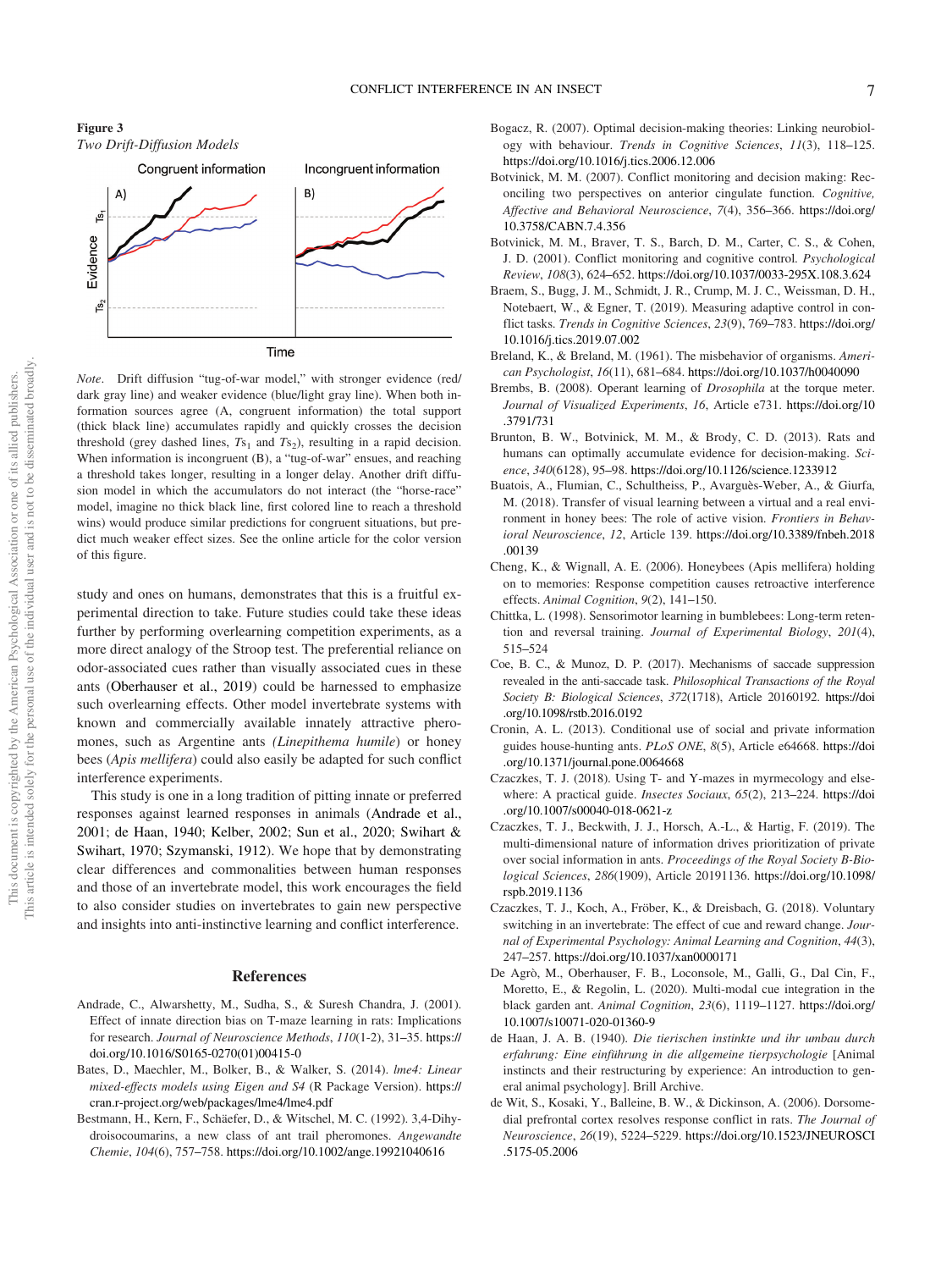- Devenport, J. A., & Devenport, L. D. (1993). Time-dependent decisions in dogs (Canis familiaris). Journal of Comparative Psychology, 107(2), 169–173. <https://doi.org/10.1037/0735-7036.107.2.169>
- Devenport, L. D., & Devenport, J. A. (1994). Time-dependent averaging of foraging information in least chipmunks and golden-mantled ground squirrels. Animal Behaviour, 47(4), 787–802. [https://doi.org/10.1006/](https://doi.org/10.1006/anbe.1994.1111) [anbe.1994.1111](https://doi.org/10.1006/anbe.1994.1111)
- Dignath, D., Johannsen, L., Hommel, B., & Kiesel, A. (2019). Reconciling cognitive-control and episodic-retrieval accounts of sequential conflict modulation: Binding of control-states into event-files. Journal of Experimental Psychology: Human Perception and Performance, 45(9), 1265–1270. <https://doi.org/10.1037/xhp0000673>
- Dreisbach, G. (2012). Mechanisms of cognitive control: The functional role of task rules. Current Directions in Psychological Science, 21(4), 227–231. <https://doi.org/10.1177/0963721412449830>
- Dreisbach, G., & Fischer, R. (2015). Conflicts as aversive signals for control adaptation. Current Directions in Psychological Science, 24(4), 255–260. <https://doi.org/10.1177/0963721415569569>
- Egner, T. (2007). Congruency sequence effects and cognitive control. Cognitive, Affective and Behavioral Neuroscience, 7(4), 380–390. [https://doi](https://doi.org/10.3758/CABN.7.4.380) [.org/10.3758/CABN.7.4.380](https://doi.org/10.3758/CABN.7.4.380)
- Egner, T. (2017). Past, present, and future of the congruency sequence effect as an index of cognitive control. In T. Egner (Ed.), The wiley handbook of cognitive control (pp. 64–78). Wiley Blackwell.
- Fröber, K., & Dreisbach, G. (2016). How sequential changes in reward magnitude modulate cognitive flexibility: Evidence from voluntary task switching. Journal of Experimental Psychology: Learning, Memory, and Cognition, 42(2), 285–295. <https://doi.org/10.1037/xlm0000166>
- Goulard, R., Buehlmann, C., Niven, J. E., Graham, P., & Webb, B. (2020). Transfer of orientation memories in untethered wood ants (Formica rufa) from walking in an arena to walking on a motion compensation treadmill. BioRxiv. Advance online publication. [https://doi.org/10.1101/](https://doi.org/10.1101/2020.05.29.084905) [2020.05.29.084905](https://doi.org/10.1101/2020.05.29.084905)
- Gratton, G., Coles, M. G., & Donchin, E. (1992). Optimizing the use of information: Strategic control of activation of responses. Journal of Experimental Psychology: General, 121(4), 480–506. [https://doi.org/10.1037/](https://doi.org/10.1037/0096-3445.121.4.480) [0096-3445.121.4.480](https://doi.org/10.1037/0096-3445.121.4.480)
- Grüter, C., Czaczkes, T. J., & Ratnieks, F. L. W. (2011). Decision making in ant foragers (Lasius niger) facing conflicting private and social information. Behavioral Ecology and Sociobiology, 65, 141–148. . [https://doi](https://doi.org/10.1007/s00265-010-1020-2) [.org/10.1007/s00265-010-1020-2](https://doi.org/10.1007/s00265-010-1020-2)
- Grüter, C., & Leadbeater, E. (2014). Insights from insects about adaptive social information use. Trends in Ecology and Evolution, 29(3), 177–184. <https://doi.org/10.1016/j.tree.2014.01.004>
- Haddon, J. E., George, D. N., & Killcross, S. (2008). Contextual control of biconditional task performance: Evidence for cue and response competition in rats. Quarterly Journal of Experimental Psychology, 61(9), 1307–1320. <https://doi.org/10.1080/17470210701515819>
- Hangartner, W. (1969). Orientierung von Lasius fuliginosus Latr. An Einer Gabelung der Geruchsspur [the orientation of Lasius fuligenosus on a pheromone trail bifurcation]. Insectes Sociaux, 16(1), 55–60. [https://doi](https://doi.org/10.1007/BF02224462) [.org/10.1007/BF02224462](https://doi.org/10.1007/BF02224462)
- Hommel, B. (2004). Event files: Feature binding in and across perception and action. Trends in Cognitive Sciences, 8(11), 494–500. [https://doi](https://doi.org/10.1016/j.tics.2004.08.007) [.org/10.1016/j.tics.2004.08.007](https://doi.org/10.1016/j.tics.2004.08.007)
- Jiménez, L., & Méndez, A. (2014). Even with time, conflict adaptation is not made of expectancies. Frontiers in Psychology, 5, Article 1042. <https://doi.org/10.3389/fpsyg.2014.01042>
- Kacelnik, A., Vasconcelos, M., Monteiro, T., & Aw, J. (2011). Darwin's "tug-of-war" vs. starlings' "horse-racing": How adaptations for sequential encounters drive simultaneous choice. Behavioral Ecology and Sociobiology, 65(3), 547–558. <https://doi.org/10.1007/s00265-010-1101-2>
- Kelber, A. (2002). Pattern discrimination in a hawkmoth: Innate preferences, learning performance and ecology. Proceedings of the Royal Society

of London, Series B: Biological Sciences, 269(1509), 2573–2577. <https://doi.org/10.1098/rspb.2002.2201>

- Kendal, R. L., Coolen, I., van Bergen, Y., & Laland, K. N. (2005). Tradeoffs in the adaptive use of social and asocial learning. Advances in the Study of Behavior, 35, 333–379. [https://doi.org/10.1016/S0065-3454](https://doi.org/10.1016/S0065-3454(05)35008-X) [\(05\)35008-X](https://doi.org/10.1016/S0065-3454(05)35008-X)
- Kerns, J. G., Cohen, J. D., MacDonald, A. W. I. I. I., Cho, R. Y., Stenger, V. A., & Carter, C. S. (2004). Anterior cingulate conflict monitoring and adjustments in control. Science, 303(5660), 1023–1026. [https://doi.org/](https://doi.org/10.1126/science.1089910) [10.1126/science.1089910](https://doi.org/10.1126/science.1089910)
- Koch, A., & Czaczkes, T. J. (2020). No specialist pheromone-ignoring ants in Lasius niger. Ecological Entomology, 43(3), 677–680. [https://doi](https://doi.org/10.1111/een.12995) [.org/10.1111/een.12995](https://doi.org/10.1111/een.12995)
- Lenth, R., Singmann, H., Love, J., Buerkner, P., & Herve, M. (2020). emmeans: Estimated Marginal Means, aka Least-Squares Means (1.4.5). <https://CRAN.R-project.org/package=emmeans>
- Littman, R., Keha, E., & Kalanthroff, E. (2019). Task conflict and task control: a mini-review. Frontiers in Psychology, 10, Article 1598. <https://doi.org/10.3389/fpsyg.2019.01598>
- Lu, C. H., & Proctor, R. W. (1995). The influence of irrelevant location information on performance: A review of the Simon and spatial Stroop effects. Psychonomic Bulletin and Review, 2(2), 174–207. [https://doi](https://doi.org/10.3758/BF03210959) [.org/10.3758/BF03210959](https://doi.org/10.3758/BF03210959)
- MacLeod, C. M. (1991). Half a century of research on the Stroop effect: An integrative review. Psychological Bulletin, 109(2), 163–203. [https://](https://doi.org/10.1037/0033-2909.109.2.163) [doi.org/10.1037/0033-2909.109.2.163](https://doi.org/10.1037/0033-2909.109.2.163)
- Mansouri, F. A., Tanaka, K., & Buckley, M. J. (2009). Conflict-induced behavioural adjustment: A clue to the executive functions of the prefrontal cortex. Nature Reviews Neuroscience, 10(2), 141–152. [https://doi](https://doi.org/10.1038/nrn2538) [.org/10.1038/nrn2538](https://doi.org/10.1038/nrn2538)
- Mayr, U., Awh, E., & Laurey, P. (2003). Conflict adaptation effects in the absence of executive control. Nature Neuroscience, 6(5), 450–452. <https://doi.org/10.1038/nn1051>
- McLachlan, J. R., Ratnayake, C. P., & Magrath, R. D. (2019). Personal information about danger trumps social information from avian alarm calls. Proceedings of the Royal Society B: Biological Sciences, 286(1899), Article 20182945. <https://doi.org/10.1098/rspb.2018.2945>
- Miles, J. D., & Proctor, R. W. (2011). Colour correspondence effects between controlled objects and targets. The Quarterly Journal of Experimental Psychology: Human Experimental Psychology, 64(10), 2044–2064. [https://doi](https://doi.org/10.1080/17470218.2011.582130) [.org/10.1080/17470218.2011.582130](https://doi.org/10.1080/17470218.2011.582130)
- Miller, E. K., & Cohen, J. D. (2001). An integrative theory of prefrontal cortex function. Annual Review of Neuroscience, 24(1), 167–202. <https://doi.org/10.1146/annurev.neuro.24.1.167>
- Monsell, S. (1996). Control of mental processes. In V. Bruce (Ed.), Unsolved mysteries of the mind: Tutorial essays in cognition (pp. 93–148). Taylor & Francis, Publisher.
- Munoz, D. P., & Everling, S. (2004). Look away: The anti-saccade task and the voluntary control of eye movement. Nature Reviews Neuroscience, 5(3), 218–228. <https://doi.org/10.1038/nrn1345>
- Oberhauser, F. B., Schlemm, A., Wendt, S., & Czaczkes, T. J. (2019). Private information conflict: Lasius niger ants prefer olfactory cues to route memory. Animal Cognition, 22(3), 355–364. [https://doi.org/10.1007/](https://doi.org/10.1007/s10071-019-01248-3) [s10071-019-01248-3](https://doi.org/10.1007/s10071-019-01248-3)
- Piqueret, B., Sandoz, J.-C., & d'Ettorre, P. (2019). Ants learn fast and do not forget: Associative olfactory learning, memory and extinction in Formica fusca. Royal Society Open Science, 6(6), Article 190778. <https://doi.org/10.1098/rsos.190778>
- R Core Team. (2018). R: A language and environment for statistical computing. R Foundation for Statistical Computing.
- Ratcliff, R., & McKoon, G. (2008). The diffusion decision model: Theory and data for two-choice decision tasks. Neural Computation, 20(4), 873–922. <https://doi.org/10.1162/neco.2008.12-06-420>